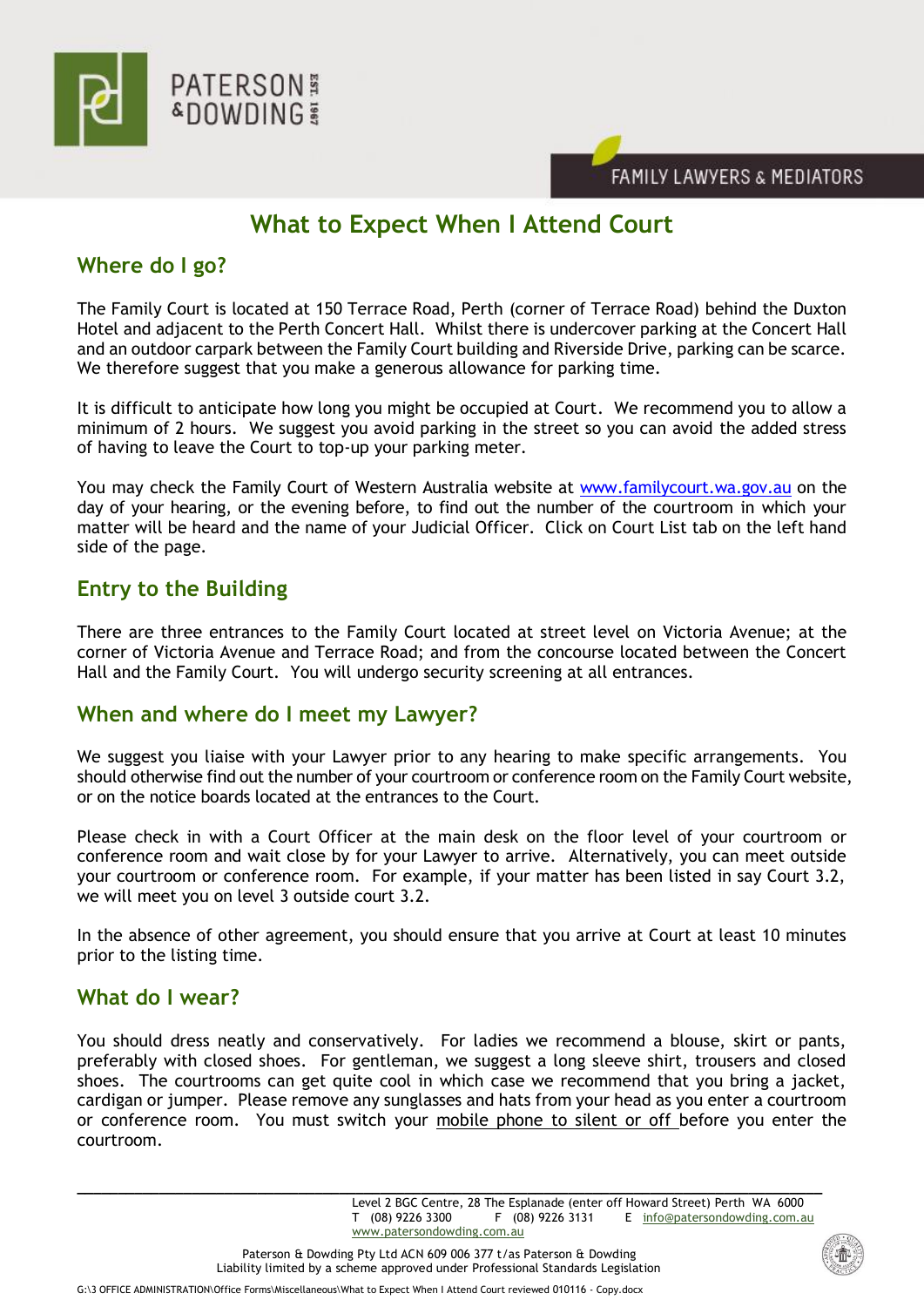# **How do I address the Court?**

This depends upon the Judicial Officer concerned. If your matter is heard before a Registrar, you may address him/her as "Registrar" or "Sir/Madam". If your matter is listed before a Magistrate or Judge, you must address him/her as "Your Honour" or "Sir/Madam".

If a Judicial Officer of any kind is sitting when you enter or leave a courtroom, you must bow towards the person. You must also stand and bow whenever the Judicial Officer enters or leaves the courtroom.

### **What do I bring?**

If you have sworn an Affidavit and will be giving evidence or undergoing cross examination, please bring a clean (i.e. no notes) copy of your sworn Affidavit(s) with you. Generally speaking, you will only be required to give evidence at a Trial or in the event of a Contravention/Enforcement hearing.

Please bring note-paper and a pen so you can take notes and pass messages to us or your Counsel during the proceedings.

#### **Can I bring a support person?**

You are welcome to bring a support person or two with you. We suggest you do not bring many people. This may intimidate the other party or cause arguments. Please consider how the other party may react to the presence of your support person, particularly if that person is a new partner. It may be best for your new partner to wait for you at an agreed location away from the Court. DO NOT bring children unless you intend to use the child care service at the Court.

Whilst any support partners, family or friends may generally sit in the back of the courtroom to view the proceedings, they will not be allowed to attend or participate in any conferences.

# **What if I do not feel safe around the other party?**

If you have concerns for your safety please advise the Court Officer at the main desk who will alert security, if necessary.

#### **Will I be able to speak with my Lawyer in private?**

Yes. However, the Court venue is generally very busy, particularly in the mornings and there are only limited private conference rooms available. This means it may be necessary for you to speak with your Lawyer in open areas.

# **Will there be an opportunity to negotiate outside of Court?**

Depending upon the nature of the listing there may be opportunities for negotiations to take place outside the courtroom. Lawyers commonly meet before a hearing to discuss issues in dispute, enquire whether any issues can be agreed, exchange documents, etc.

Your Lawyer will confer with you throughout any negotiations and will not make any offers or concessions without having first obtained your instructions. The negotiation process can be quite pressured or stressful. In considering any offers or proposals made by the other party your Lawyer is likely to discuss with you the following –

**\_\_\_\_\_\_\_\_\_\_\_\_\_\_\_\_\_\_\_\_\_\_\_\_\_\_\_\_\_\_\_\_\_\_\_\_\_\_\_\_\_\_\_\_\_\_\_\_\_\_\_\_\_\_\_\_\_\_\_\_\_\_\_\_\_\_\_\_\_\_\_\_\_\_\_\_\_\_\_\_\_\_\_\_\_\_\_\_\_\_\_**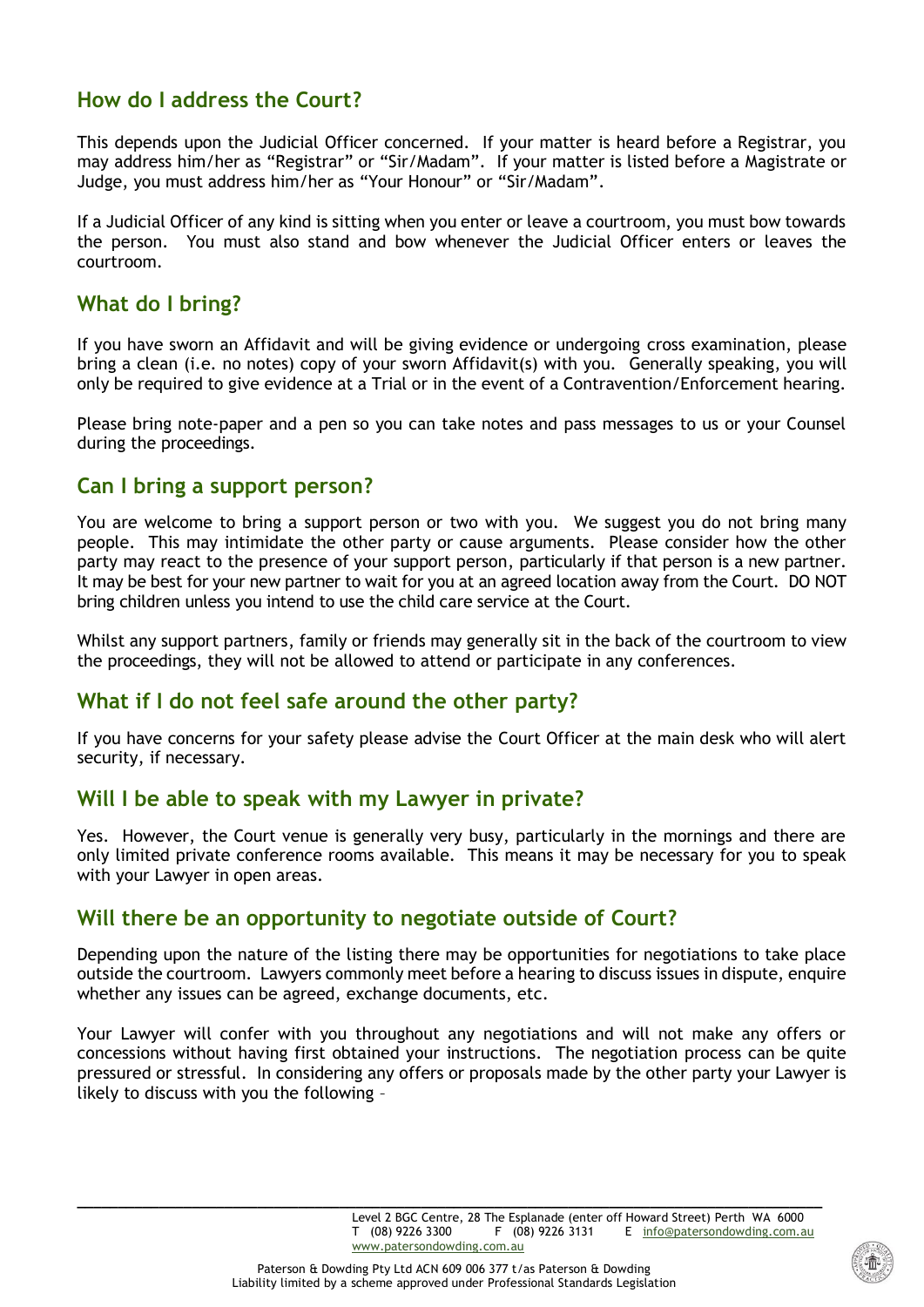- Whether an offer falls within a reasonable range of potential outcomes if you were to proceed to a hearing.
- The likely attitude of a particular Judge or Magistrate to the issue in dispute.
- The cost/benefit of pursuing a particular aspect of your matter. For example you may be counselled against insisting upon the return of certain personal items in circumstances where the replacement value is less than the likely legal fees outlaid in pursuing the same.
- Potential delay involved in securing a final decision and factors which may work for or against you during any such delay.
- The emotional cost of pursuing a litigated outcome not only for yourself but also your children and possibly other family members.
- The uncertainty of outcome given the discretionary nature of decision making in the Family Court.

# **The Listing itself**

In Child Related Proceedings you will sit next to your Lawyer. For most other hearings you will sit behind your Lawyer, or in the public seating area.

Your level of involvement will depend upon the nature of the hearing. Generally speaking your Lawyer will make submissions on your behalf. The Judicial Officer may ask questions of your Lawyer that require your immediate instructions. The Judicial Officer may occasionally direct a question to you. You must listen carefully to such questions and answer them clearly and honestly.

The Judicial Officer or the other party may put forward a proposal or suggestion. Your Lawyer may advise you what an appropriate response might be, in which case we urge you to follow such advice. If you wish to discuss the matter in more detail with your Lawyer, you may ask for a short break so you can discuss your matter in more detail outside the courtroom. You can also do this if you feel that your Lawyer or the Court has misunderstood an important issue, or that there is something important that you wish to tell the Court.

A hearing or conference can be quite pressured. Your Lawyer will be listening carefully to the Judicial Officer and the other party, in order to conduct your case. It is therefore important that you do not unnecessarily distract your Lawyer. If there is something important you wish to bring to your Lawyer's attention, we recommend you pass a note to him or her. Please note that in light of the rules of evidence and our professional obligations to the Court, you should not expect that your Lawyer will tell the Judicial Officer everything you want to say when you want to say it.

Your demeanor is important. The Judicial Officer will be looking at your body language and the way you conduct yourself. Therefore, if the other party or his/her lawyer or witnesses say something that you consider to be untrue or inflammatory, please refrain from calling out or posturing in reply. Please note that anything said in the courtroom may be recorded even when the Court is not actually in session.

# **The Court grapevine**

There are generally a number of Court Officers and Staff present in the Court precinct. Please conduct yourself respectfully at all times and resist the temptation of engaging with the other party other than by way of a polite acknowledgment, regardless of their conduct towards you. It is possible the Judge or Magistrate deciding your case will be informed of any inappropriate conduct outside the courtroom, but within the Court precinct.

**\_\_\_\_\_\_\_\_\_\_\_\_\_\_\_\_\_\_\_\_\_\_\_\_\_\_\_\_\_\_\_\_\_\_\_\_\_\_\_\_\_\_\_\_\_\_\_\_\_\_\_\_\_\_\_\_\_\_\_\_\_\_\_\_\_\_\_\_\_\_\_\_\_\_\_\_\_\_\_\_\_\_\_\_\_\_\_\_\_\_\_**